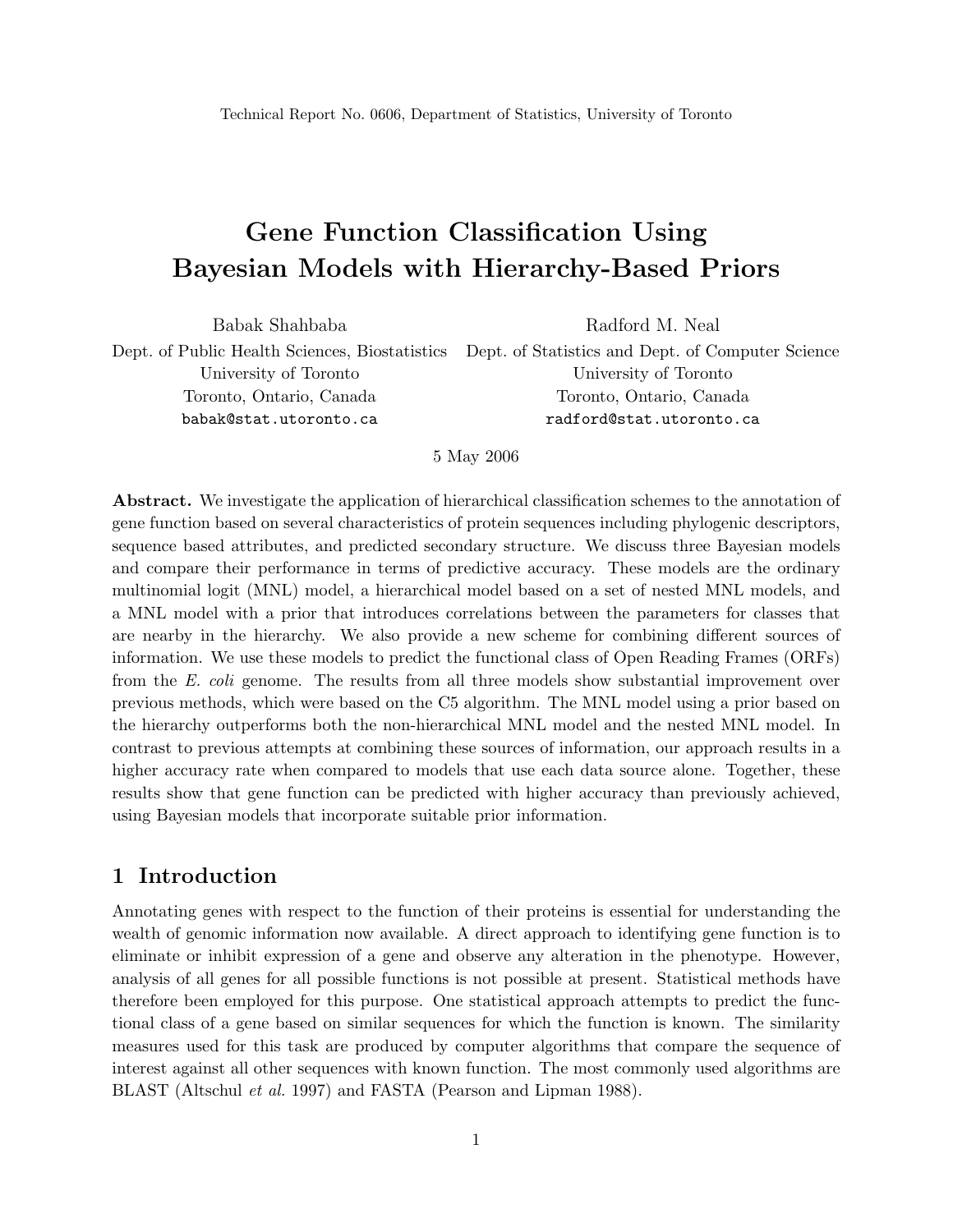A problem with using such similarity measures is that a gene's function cannot be predicted when no homologous gene of known function exists. To improve the quality and coverage of prediction, other sources of information can be used. For example, King et al. (2001) used a variety of protein sequence descriptors, such as residue frequency and the predicted secondary structure (the structure of hydrogen binding between different residues within a single polypeptide chain). DeRisi et al. (1997), Eisen et al. (1998) and Brown et al. (2000) used gene expression data, on the assumption that similarly expressed genes are likely to have similar function. Marcotte et al. (1999) recommended an alternative sequence-based approach, called the "Rosetta stone" method, which regards two genes as similar if they are together in another genome. Deng et al. (2003) predict the function of genes from their network of physical interactions. To address some of the problems associated with similarity-based methods, such as their non-robustness to variable mutation rates (Eisen 1998; Rost 2002), annotation of protein sequences using phylogenetic information has been suggested by some authors (e.g., Eisen *et al.* 1998; Sjölander 2004; Engelhardt *et al.* 2005). In this approach, the evolutionary history of a specific protein, captured by a phylogenetic tree, is used for annotating that protein (Eisen et al. 1998).

The above-mentioned sources of data can be used separately, or as proposed by several authors (e.g., King et al. 2001; Pavlidis and Weston 2001; Deng et al. 2004), they can be combined within a predictive model. A variety of statistical and machine learning techniques for making such predictions have been used in functional genomics. These include neighbourhood-count methods (Schoikowski et al. 2000), support vector machines (Brown et al. 2000), decision tree models (King et al. 2001), and Markov random fields (Deng et al. 2003). A common feature of these models is that they treat classes as unrelated entities without any specific structure.

The assumption of unrelated classes is not always realistic. As argued by Rison *et al.* (2000), in order to understand the overall mechanism of the whole genome, the functional classes of genes need to be organized according to the biological processes they perform. For this purpose, many functional classification schemes have been proposed for gene products. The first such scheme was recommended by Riley (1993) to catalogue the proteins of *Escherichia coli*. Since then, there have been many attempts to provide a standardized functional annotation scheme with terms that are not limited to certain types of proteins or to specific species. These schemes usually have a hierarchical structure, which starts with very general classes and becomes more specific in lower levels of the hierarchy. In some classification hierarchies, such as the Enzyme Commission (EC) scheme (IUBMB 1992), levels have semantic values (Rison et al. 2000). For example, the first level of the EC scheme represents the major activities of enzyme like "transferaces" or "hydrolases". In some other schemes, like the ones considered here, the levels do not have any uniform meaning. Instead, each division is specific to the parent nodes. For instance, if the parent includes "metabolism" functions, the children nodes could be the metabolism of "large" or "small" molecules. Rison et al. (2000) surveyed a number of these structures and compared them with respect to their resolution (total number of function nodes), depth (potential of the scheme for division into subsets) and breadth (number of nodes at the top level).

All these hierarchies provide additional information that can be incorporated into the classification model. For example, King et al. (2001) attempted to use the additional information from the hierarchical structure of functional classes in E. coli by simply using different decision tree models for each level of the hierarchy. Clare and King (2003) expanded this approach by modifying the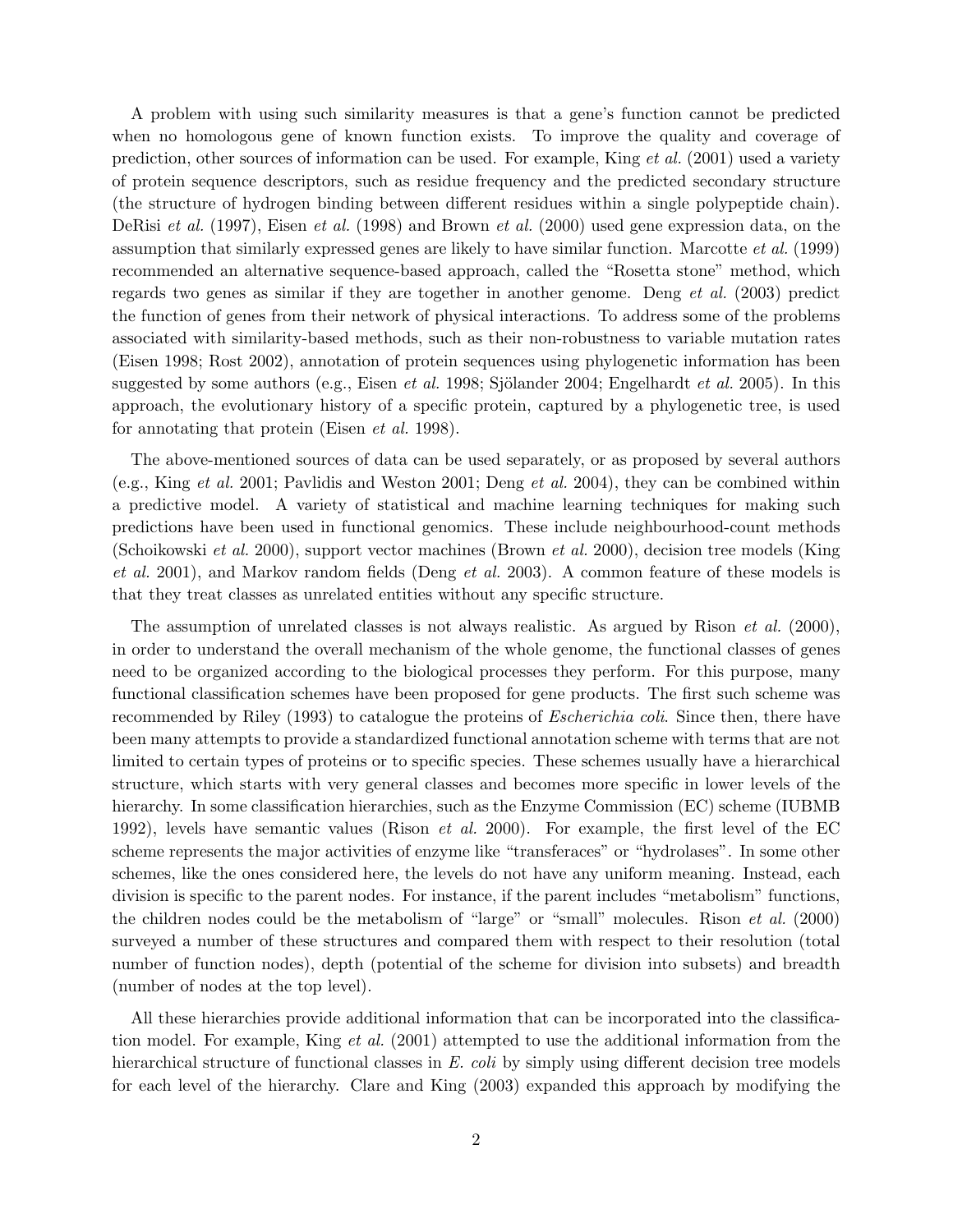

Figure 1: The corMNL model for a simple hierarchy. The coefficient parameter for each class is a sum of parameters at different levels of the hierarchy

original decision tree model so that the assignment of a functional class to a node in the decision tree implied membership of all its parent classes. They evaluated this method based on Saccharomyces cerevisiae data and found that the modified version is sometimes better than the non-hierarchical model and sometimes worse.

In a previous paper (Shahbaba and Neal 2005), we introduced an alternative Bayesian framework for modelling hierarchical classes. This method uses a Bayesian form of the multinomial logit model, with a prior that introduces correlations between the parameters for classes that are nearby in the tree. We also discussed an alternative hierarchical model that uses the hierarchy to define a set of nested multinomial logit models. In this paper, we apply these methods to the gene function classification problem.

The rest of this paper is organized as follows. In the next section, we explain our general method using a simple hierarchy for illustration. In section 3, we describe the dataset we used to test our approach. The details of the models we used and their implementation are in sections 4 and 5. The results of our analysis are presented in section 6. Section 7 is devoted to discussion, limitations of the proposed method, and future directions.

# 2 Methodology

When classes in a classification problem are unrelated, a simple multinomial logit (MNL) model may be appropriate. Consider a classification problem in which we have observed data for  $n$  cases,  $(x^{(1)}, y^{(1)}), ..., (x^{(n)}, y^{(n)}),$  where  $x^{(i)} = x_1^{(i)}$  $1<sup>(i)</sup>, ..., x<sup>(i)</sup>$  is the vector of p covariates (features) for case i, and  $y^{(i)}$  is the associated class. The following is the MNL model, which is also known as "softmax" in the machine learning literature:

$$
P(y=j|x,\boldsymbol{\alpha},\boldsymbol{\beta}) = \frac{\exp(\alpha_j + x\boldsymbol{\beta}_j)}{\sum_{j'=1}^c \exp(\alpha_{j'} + x\boldsymbol{\beta}_{j'})}
$$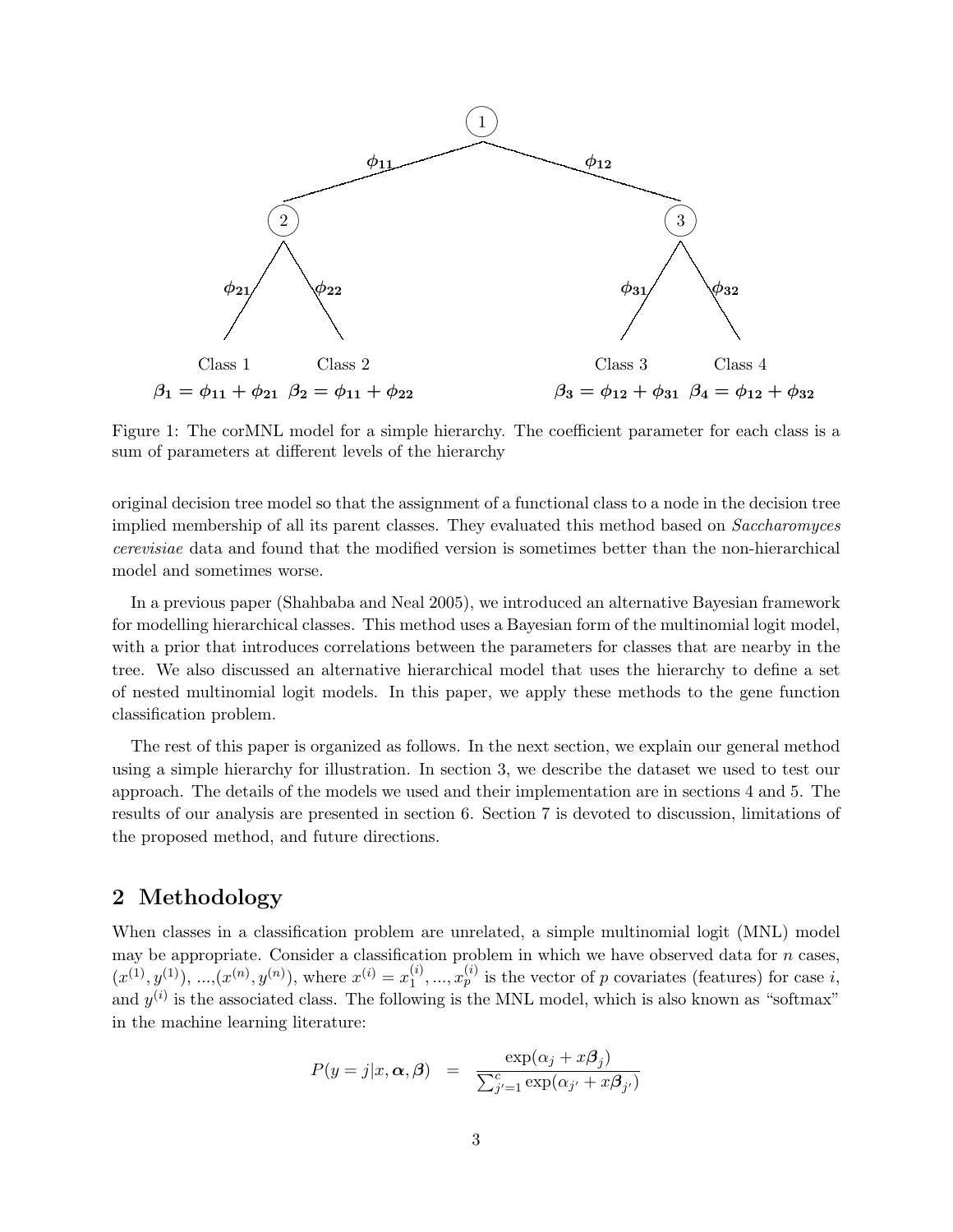Here, c is the number of classes. For each class, j, there is an intercept  $\alpha_i$  and a vector of p unknown parameters  $\beta_j$ . The inner product of these parameters with the covariate vector is shown as  $x\beta_j$ . The entire set of regression coefficients  $\beta = \beta_1, ..., \beta_c$  can be presented as a  $p \times c$  matrix. This representation is redundant, since one of the  $\beta_j$ 's can be set to zero without changing the set of relationships expressible with the model. In methods based on maximum likelihood estimation, it is common to set either  $\beta_1$  or  $\beta_c$  to zero. However, in a Bayesian framework, the redundant representation is preferred, since removing this redundancy would make it difficult to specify a prior that treats all classes symmetrically. Priors such as the following are typically used:

$$
\alpha_j |\eta \sim N(0, \eta^2)
$$
  
\n
$$
\beta_{jl} |\tau \sim N(0, \tau^2)
$$
  
\n
$$
log(\eta) \sim N(v, V^2)
$$
  
\n
$$
log(\tau) \sim N(w, W^2)
$$

where  $j = 1, ..., c$  and  $l = 1, ..., p$ . Here and later, independence is assumed unless conditioning variables are shown.

For problems such as gene function classification, the assumption of unrelated classes does not always hold. In many cases, classes have a hierarchical structure. The importance of using the hierarchy in classifiers has been emphasized by many authors (e.g., Sattath and Tversky 1977; Fox 1997; Koller and Sahami 1997). One approach for modelling hierarchical classes is to decompose the classification model into nested models (e.g., logistic or MNL). For hierarchical classification problems with simple binary partitions, Fox (1997) suggested using successive logistic models for each binary class. In Figure 1 below, for example, these partitions are  $\{12, 34\}$ ,  $\{1, 2\}$ , and  $\{3, 4\}$ . The resulting nested binary models are statistically independent. The likelihood can therefore be written as the product of the likelihoods for each of the binary models. For example, in Figure 1 we have

$$
P(y = 1|x) = P(y \in \{1, 2\}|x) \times P(y \in \{1\}|y \in \{1, 2\}, x)
$$

Restriction to binary models is unnecessary. At each level, classes can be divided into more than two subsets and MNL can be used instead of logistic regression. We refer to Bayesian models in which the tree structure is used to define a set of nested MNL models as treeMNL. Consider a parent node, m, with  $c_m$  child nodes, representing sets of classes  $S_k$ , for  $k = 1, ..., c_m$ . The portion of the treeMNL model for this node has the form:

$$
P(y \in S_k | x, \alpha_m, \beta_m) = \frac{\exp(\alpha_{mk} + x\beta_{mk})}{\sum_{k'=1}^{c_m} \exp(\alpha_{mk'} + x\beta_{mk'})}
$$

$$
\alpha_{mk} |\eta_m \sim N(0, \eta_m^2)
$$

$$
\beta_{mkl} |\tau_m \sim N(0, \tau_m^2)
$$

$$
log(\eta_m) \sim N(\upsilon_m, V_m^2)
$$

$$
log(\tau_m) \sim N(\upsilon_m, W_m^2)
$$

We calculate the probability of each end node,  $j$ , by multiplying the probabilities of all intermediate nodes leading to j.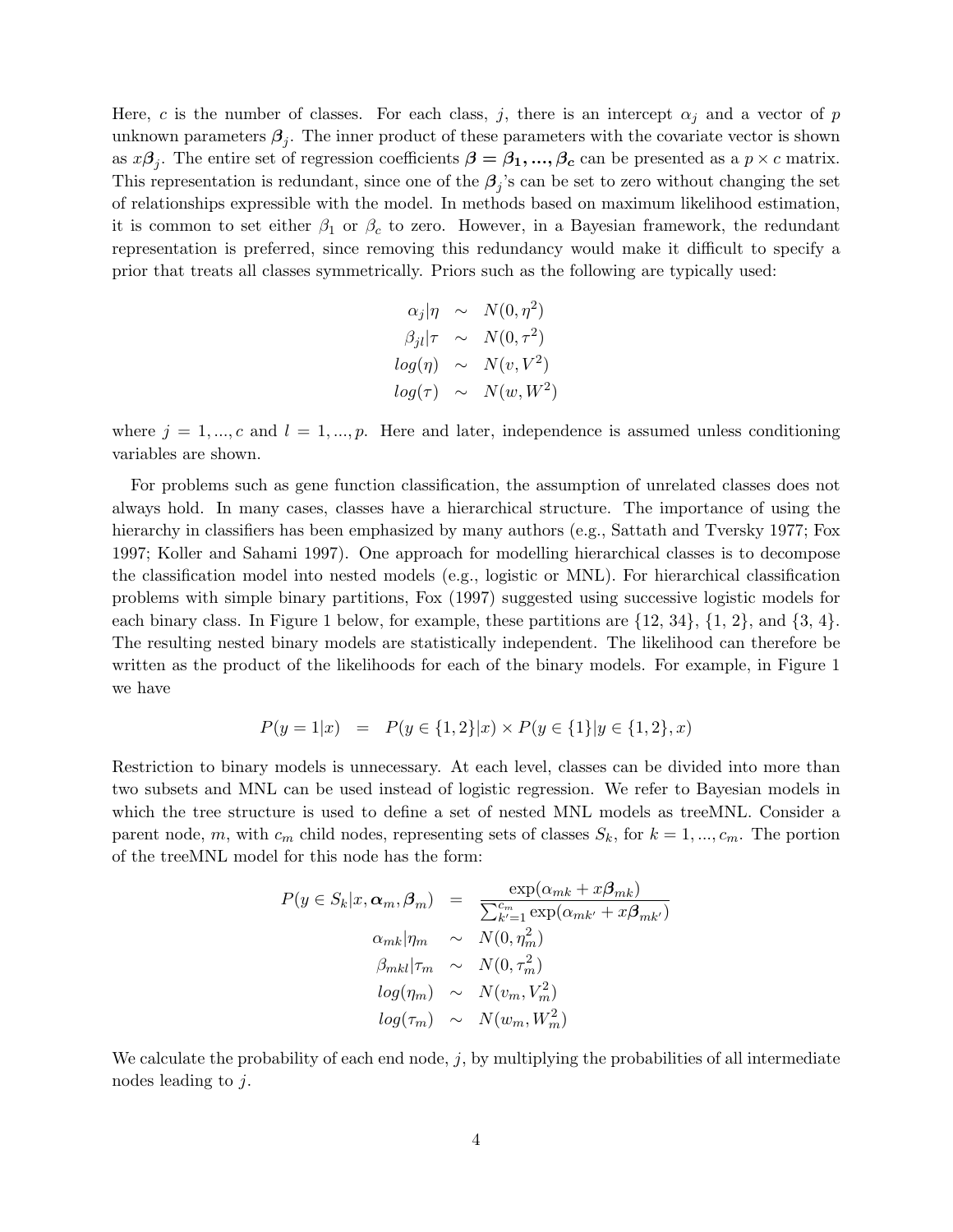In contrast to this treeMNL model, Mitchell (1998) showed that the hierarchical naive Bayes classifier is equivalent to the standard non-hierarchical classifier when probabilities are estimated by maximum likelihood (ML). To improve the hierarchical naive Bayes model, McCallum *et al.* (1998) suggested smoothing the parameter estimate for each end node by shrinking its ML estimate towards the estimates for all its ancestors in the hierarchy. More recently, new hierarchical classification models based on Support Vector Machines (SVM) have been proposed (Dumais and Chen 2000; Dekel et al. 2004; Cai and Hoffmann 2004; Tsochantaridis et al. 2004; Cesa-Bianchi et al. 2006). An important aspect of these models is the use of a modified loss function which reflects the taxonomy of classes.

For modelling hierarchical classes, we introduced a new method which has a MNL form with a prior that introduces correlations between the parameters of nearby classes (Shahbaba and Neal 2005). Our model includes a vector of parameters for each branch in the hierarchy. We assign objects to one of the end nodes using a MNL model whose regression coefficients for class  $j$  are represented by the sum of the parameters for all the branches leading to that class. Sharing of common parameters (from common branches) introduces prior correlations between the parameters of nearby classes in the hierarchy. This way, we can better handle situations in which these classes are hard to distinguish. Our simulation results show that when the hierarchy actually provides information about how distinguishable classes are, our model, which we call corMNL, outperforms both the non-hierarchical MNL model and the nested treeMNL model (Shahbaba and Neal 2005). When an inappropriate hierarchy is used, the penalty for corMNL is significantly less than for the alternative treeMNL model.

Consider Figure 1, which shows a hierarchical classification problem with four classes. Parameter vectors denoted as  $\phi_{11}$  and  $\phi_{12}$  are associated with branches in the first level, and  $\phi_{21}$ ,  $\phi_{22}$ ,  $\phi_{31}$  and  $\phi_{32}$  with branches in the second level. We assign objects to one of the end nodes using a MNL model whose regression coefficients for a class are represented by the sum of parameters on all the branches leading to that class. In Figure 1, these coefficients are  $\beta_1 = \phi_{11} + \phi_{21}$ ,  $\beta_2 = \phi_{11} + \phi_{22}, \beta_3 = \phi_{12} + \phi_{31}$  and  $\beta_4 = \phi_{12} + \phi_{32}$  for classes 1, 2, 3 and 4 respectively. Sharing the common terms,  $\phi_{11}$  and  $\phi_{12}$ , introduces prior correlation between the parameters of nearby classes in the hierarchy. Note that the intercept parameters,  $\alpha_j$ , are not treated hierarchically.

In our model,  $\phi$ 's are vectors with the same size as  $\beta$ 's. We assume that, conditional on higher level hyperparameters, all the components of the  $\phi$ 's are independent, and have normal prior distributions with zero mean. The variances of these components are regarded as hyperparameters, which control the magnitudes of coefficients. When a part of the hierarchy is irrelevant, we hope the posterior distribution of its corresponding hyperparameter will be concentrated near zero, so that the parameters it controls will also be close to zero. In detail, the simplest form of prior for a corMNL model is as follows:

$$
\alpha_j |\eta \sim N(0, \eta^2)
$$
  
\n
$$
\phi_{mkl} |\tau_m \sim N(0, \tau_m^2)
$$
  
\n
$$
log(\eta) \sim N(v, V^2)
$$
  
\n
$$
log(\tau_m) \sim N(w_m, W_m^2)
$$

Here,  $\phi_{mkl}$  refers to the parameter related to covariate  $x_l$  and branch k of node m. For gene function classification, we used a more elaborate prior, discussed in section 4.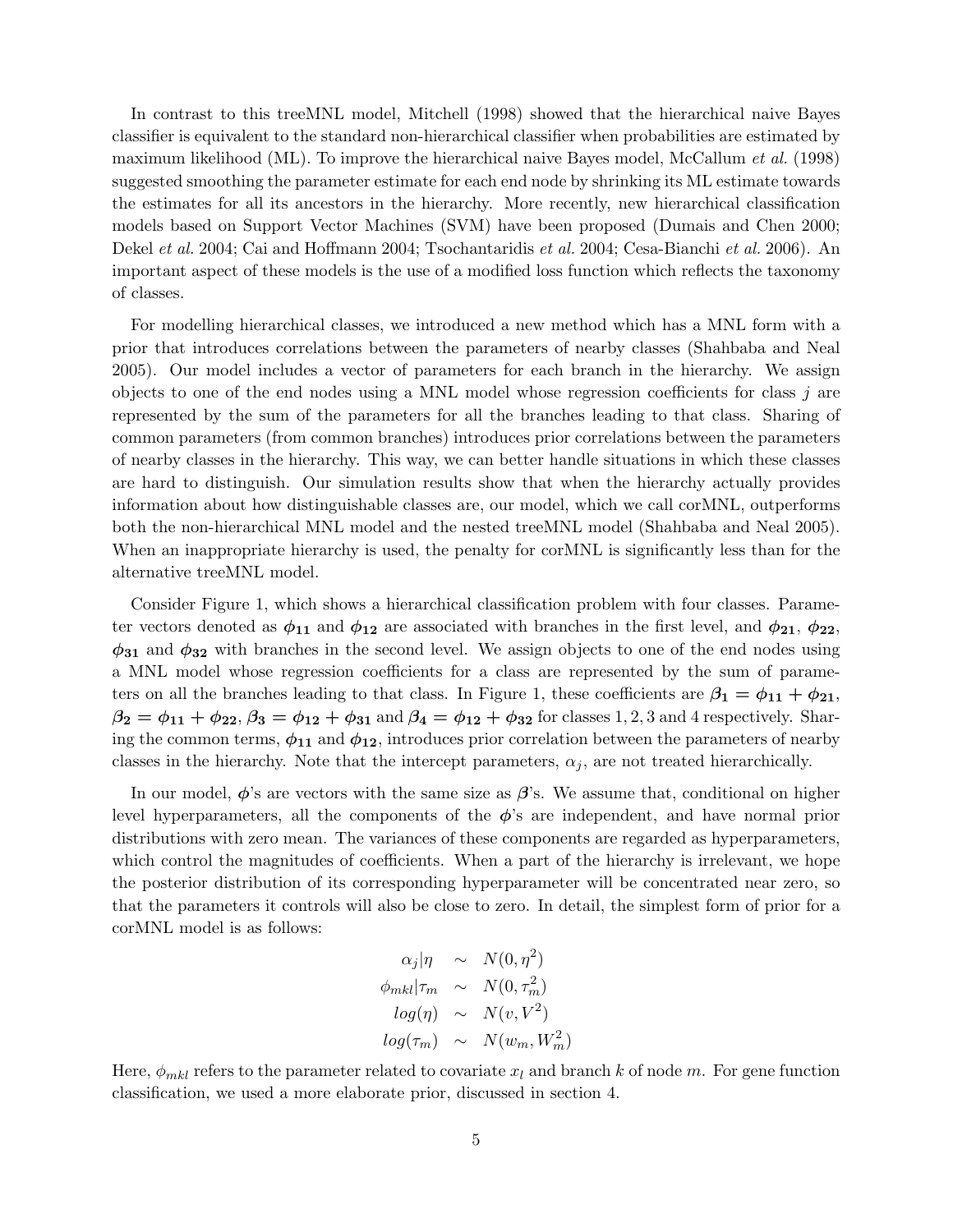#### 3 Data

We used our model to predict the functional class of Open Reading Frames (ORFs) from the E. coli genome. E. coli is a good organism for testing our method since many of its gene functions have been identified through direct experiments. We used the pre-processed data provided by King et al. (2001). This dataset contains 4289 ORFs identified by Blattner et al. (1997). Only 2122 of these ORFs, for which the function is known, are used in our analysis. The functional hierarchy for these proteins is provided by Riley and Labedan (1996). This hierarchy has three levels with the most general classes at level 1 and the most specific classes at level 3. For example, lipoate-protein ligase A (lplA) belongs to class 'Macromolecule metabolism' at level 1, to class 'Macromolecule synthesis, modification' at level 2, and to class 'Lipoprotein' at level 3. After excluding categories 0 and 7 at level 1, the data we used had 6 level 1 categories, 20 level 2 categories, and 146 level 3 categories.

It is worthwhile mentioning that since 2001 the function of many new genes have been determined by direct experiment. However, we use the same dataset as King  $et$  al. (2001), with the same split of data into the training set (1410 ORFs) and test set (712 ORFs), in order to produce comparable results. King et al. (2001) further divided the training set into two subsets and used one subset as validation data to select a subset of rules from those produced by the C5 algorithm based on the other part of the training set. Our Bayesian methods do not require a validation set, so we did not subdivided the training set.

The covariates are based on three different sources of information: phylogenic descriptors, sequence based attributes, and predicted secondary structure. Following King  $et al. (2001)$ , we refer to these three sources of data as SIM, SEQ and STR respectively. Attributes in SEQ are essentially based on the composition of singlets and pairs of residues in a sequence. There are 933 such attributes. Information in SIM and STR is derived based on a PSI-BLAST (position-specific iterative BLAST) search with parameters  $e = 10$ ,  $h = 0.0005$ ,  $j = 20$  from NRProt 05/10/99 database. King et al. (2001) used the Inductive Logic Programming (ILP) algorithm known as Warmr (Dehaspe et al. 1998) to produce binary attributes based on the identified frequent patterns (1 if the pattern is present and 0 otherwise) in SIM and STR data. There are 13799 such attributes generated for SIM and 18342 attributes for STR.

## 4 Models

We first used our models to predict gene function using each data source (SIM, STR and SEQ) separately. Since the numbers of covariates in these datasets are large, we applied principal Component Analysis (PCA). Prior to applying PCA, the variables were centred to have mean zero, but they were not rescaled to have variance one. We selected the first  $p$  components with the highest eigenvalues. The cutt-off,  $p$ , was set based on the plot of eigenvalues against PCs (i.e., the scree plot). Since there was not a clear cut-off point at which the magnitude of eigenvalues drops sharply, the plots could only help us to narrow down the appropriate values for  $p$ . We decided to choose a value at the upper end of the range suggested by the scree plot. We selected 100 components from SEQ, 100 components from STR, and 150 components from SIM.

Principal components are derived solely based on the input space and do not necessarily provide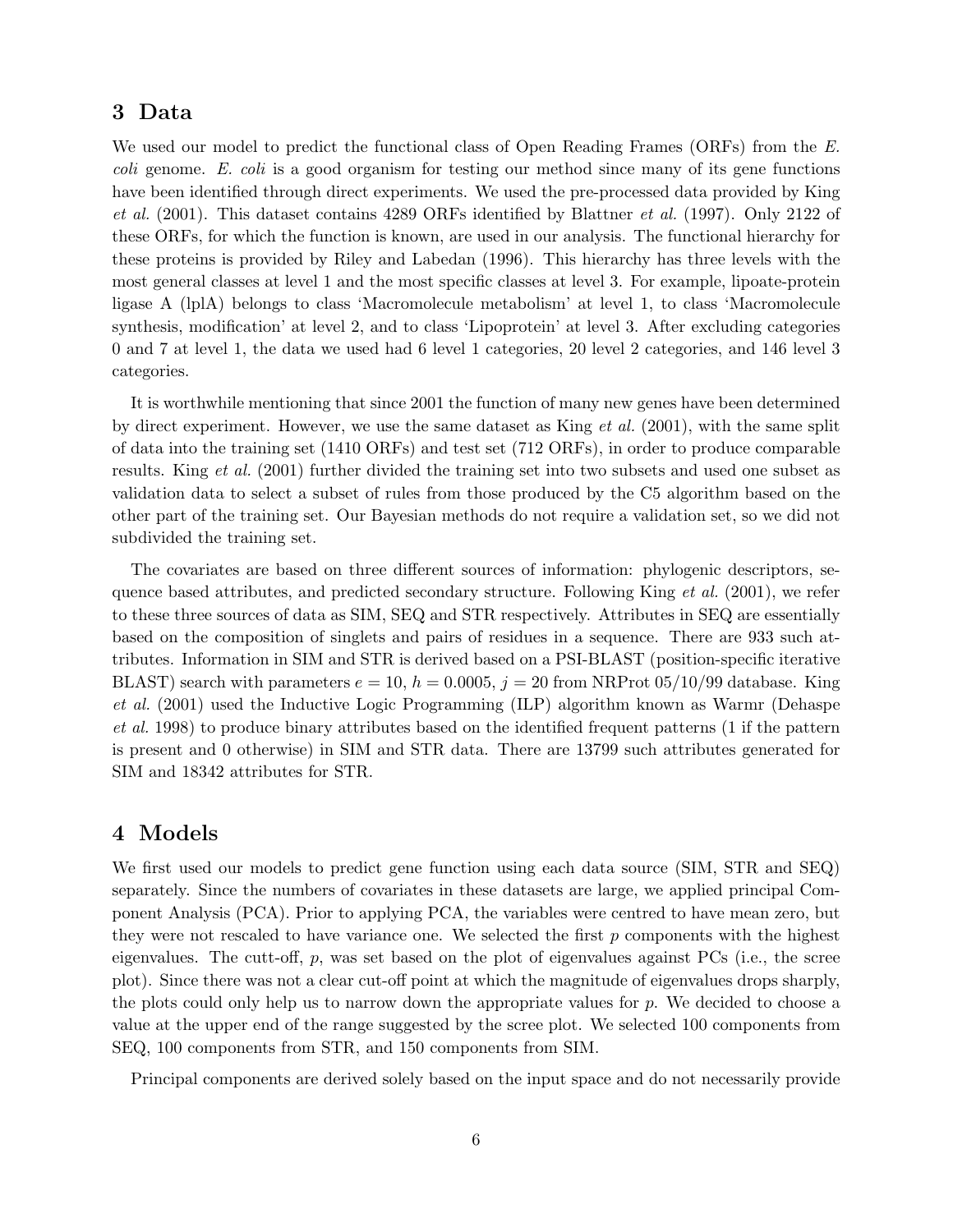the best set of variables for predicting the response variable. In order to find the relevant variables (among the principal components) for the classification task, we use the Automatic Relevance Determination (ARD) method suggested by Neal (1996). ARD employs a hierarchical prior to determine how relevant each covariate is to classification. In the MNL model, for example, one hyperparameter,  $\sigma_l$ , is used to control the variance of all coefficients,  $\beta_{jl}$   $(j = 1, ..., c)$ , for covariate  $x_l$ . If a covariate is irrelevant, its hyperparameter will tend to be small, forcing the coefficients for that covariate to be near zero. We also use a set of hyperparameters,  $\tau_i$ , to control the magnitude of the  $\beta$ 's for each class. We use a third hypeparameter,  $\xi$ , to control the overall magnitude of all β's. This way,  $\sigma_l$  controls the relevance of covariate  $x_l$  compared to other covariates,  $\tau_i$ , controls the usefulness of covariates in identifying class j, and  $\xi$  controls the overall usefulness of all covariates in separating all classes. The standard deviation of  $\beta_{jl}$  is therefore equal to  $\xi \tau_j \sigma_l$ .

For the MNL model we used the following priors:

$$
\alpha_j |\eta \sim N(0, \eta^2)
$$
  
\n
$$
\beta_{jl} |\xi, \sigma_l, \tau \sim N(0, \xi^2 \tau_j^2 \sigma_l^2)
$$
  
\n
$$
log(\eta) \sim N(0, 1)
$$
  
\n
$$
log(\xi) \sim N(-3, 2^2)
$$
  
\n
$$
log(\tau_j) \sim N(-1, 0.5^2)
$$
  
\n
$$
log(\sigma_l) \sim N(0, 0.3^2)
$$

Since the task of variable selection is mainly performed through PCA, the ARD hyperparameters, σ's, are given priors with fairly small standard deviation. The priors for  $τ$ 's are set such that both small values (i.e., close to zero) and large values (i.e., close to 1) are possible. The overall scale of these hyperparameters is controlled by  $\xi$ , which has a broader prior. Note that since these hyperparameters are used only in the combination  $\xi \tau_j \sigma_l$ , only the sum of the means for  $log(\xi)$ ,  $log(\tau_i)$ , and  $log(\sigma_l)$  really matters.

Similar priors are used for the parameters of treeMNL and corMNL. For these two models, we again used one hyperparamter,  $\sigma_l$ , to control all parameters ( $\beta$ 's in treeMNL,  $\phi$ 's in corMNL) related to covariate  $x_l$ . We also used one scale parameter  $\tau_k$  for all parameters related to branch k of the hierarchy. The overall scale of all parameters is controlled by one hyperparameter  $\xi$ .

This setting of priors is different from what we used in a previous paper (Shahbaba and Neal 2005), where we used one hyperparameter to control all the coefficients (regardless of their corresponding class) in the MNL model, and we used one hyperparameter to control the parameters of all the branches that share the same node in treeMNL and corMNL. The scheme used in this paper provides an additional flexibility to control  $\beta$ 's. In this paper, the hyperparameters are given lognormal distributions instead of the gamma distributions used in Shahbaba and Neal (2005). Using gamma priors has the advantage of conjugacy and, therefore, easier MCMC sampling. However, we prefer log-normal distribution since they are more convenient for formalizing our prior beliefs.

## 5 Implementation

These models are implemented using Markov chain Monte Carlo (Neal 1993). We use Hamiltonian dynamics (Neal 1993) for sampling from the posterior distribution of coefficients (with hyperpa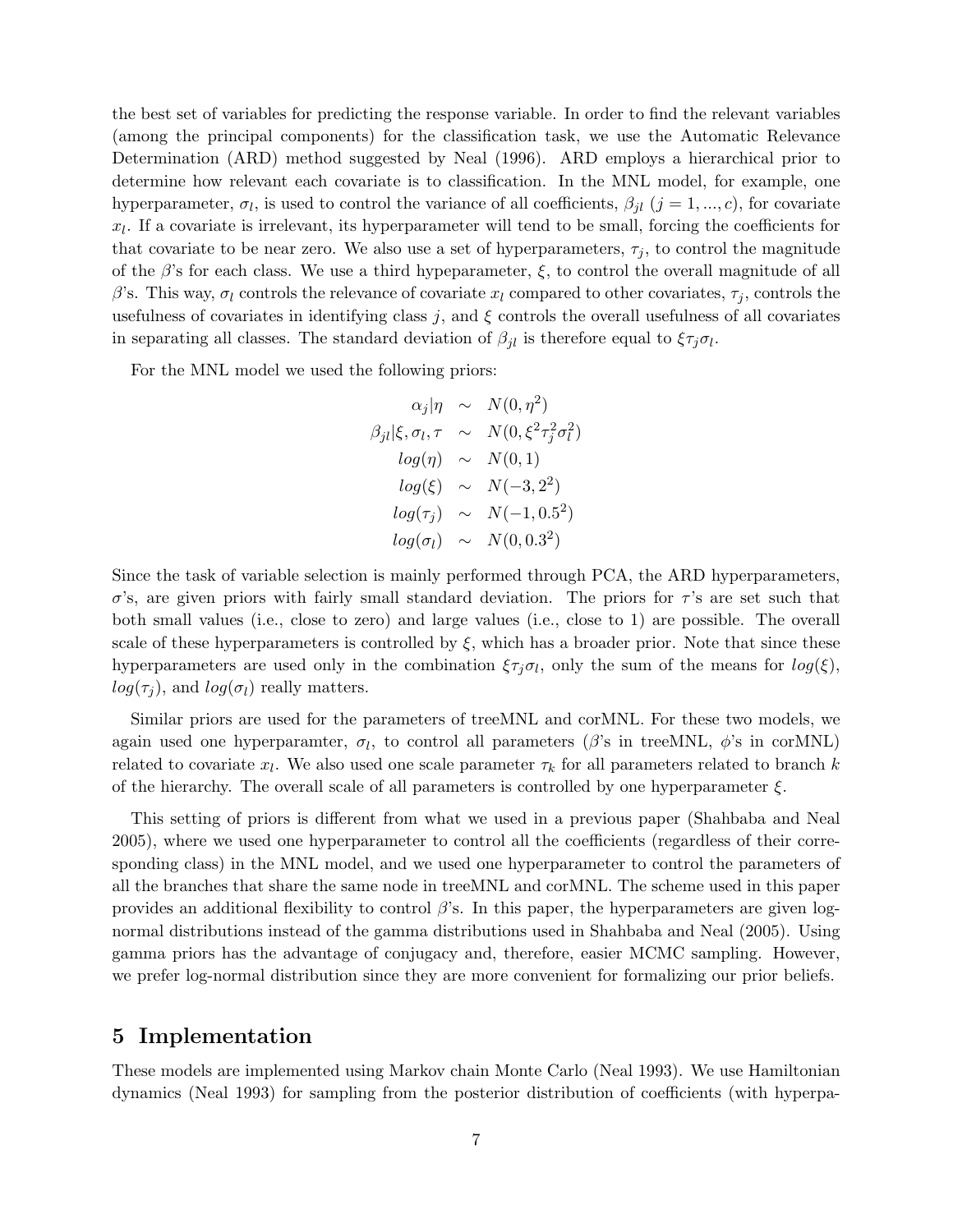rameters temporarily fixed). The number of leapfrog steps was set to 50. The stepsizes were set dynamically at each iteration, based on the current values of the hyperparameters (Neal 1996). In the MNL and corMNL models, new values are proposed for all regression parameters simultaneously. Nested MNL models in treeMNL are updated separately since they are regarded as independent models. The coefficient parameters within each nested model, however, are updated at the same time.

We use single-variable slice sampling (Neal 2003) to sample from the posterior distribution of hyperparameters. At each iteration, we use the "stepping out" procedure to find the interval around the current point and the "shrinkage" procedure for sampling from the interval. The initial values of the ARD hyperprameters,  $\sigma$ 's, were set to the inverse of the standard deviation of their corresponding covariates. The initial values of  $\tau$ 's and  $\xi$  were set to 1.

Convergence of the Markov chain simulations was assessed from trace plots of hyperparameters. We ran each chain for 5000 iterations, of which the first 1000 were discarded. Simulating the Markov chain for 10 iterations took about 2 minutes for MNL, 1 minute for treeMNL, and 3 minutes for corMNL, using a MATLAB implementation on an UltraSPARC III machine.

#### 6 Results

Table 1 compares the three models with respect to their accuracy of prediction at each level of the hierarchy. In this table, level 1 corresponds to the top level of the hierarchy, while level 3 refers to the most detailed classes (i.e., the end nodes). For level 3, we use a simple  $0/1$  loss function and minimize the expected loss by assigning each test case to the end node with the highest posterior predictive probability. We could use the same predictions for measuring the accuracy at levels 1 and 2, however, to improve accuracy, we instead make predictions based on the total posterior predictive probability of nodes at levels 1 and level 2.

To provide a baseline for interpreting the results, for each task we present the performance of a model that ignores the covariates and simply assigns genes to the most common category at the given level in the training set.

As we can see in Table 1, corMNL outperforms all other models. For the SEQ dataset, MNL performs better than treeMNL. Compared to MNL, the corMNL model achieves a slightly better accuracy at level 3 and more marked improvements at level 1 and level 2. For the STR dataset, both hierarchical models (i.e., treeMNL and corMNL) outperform the non-hierarchical MNL. For this dataset, corMNL has a slightly better performance than treeMNL. For the SIM dataset, the advantage of using the corMNL model is more apparent in the first and second levels.

King *et al.* (2001) used a decision tree model based on the C5 algorithm for analysing these datasets. They selected sets of rules that had an accuracy of at least 50% with the coverage of at least two correct examples in the validation set. In Table 2, we compare the accuracy of our models to those of King *et al.* (2001). In order to make the results comparable, we used the same coverage values as they used. Coverage is defined as the percentage of test cases for which we make a confident prediction. In a decision tree model, these test cases can be chosen by selecting rules that lead to a specific class with high confidence. For our models, we base confidence on posterior predictive probability. We rank the test set based on these probabilities and for a coverage of g, we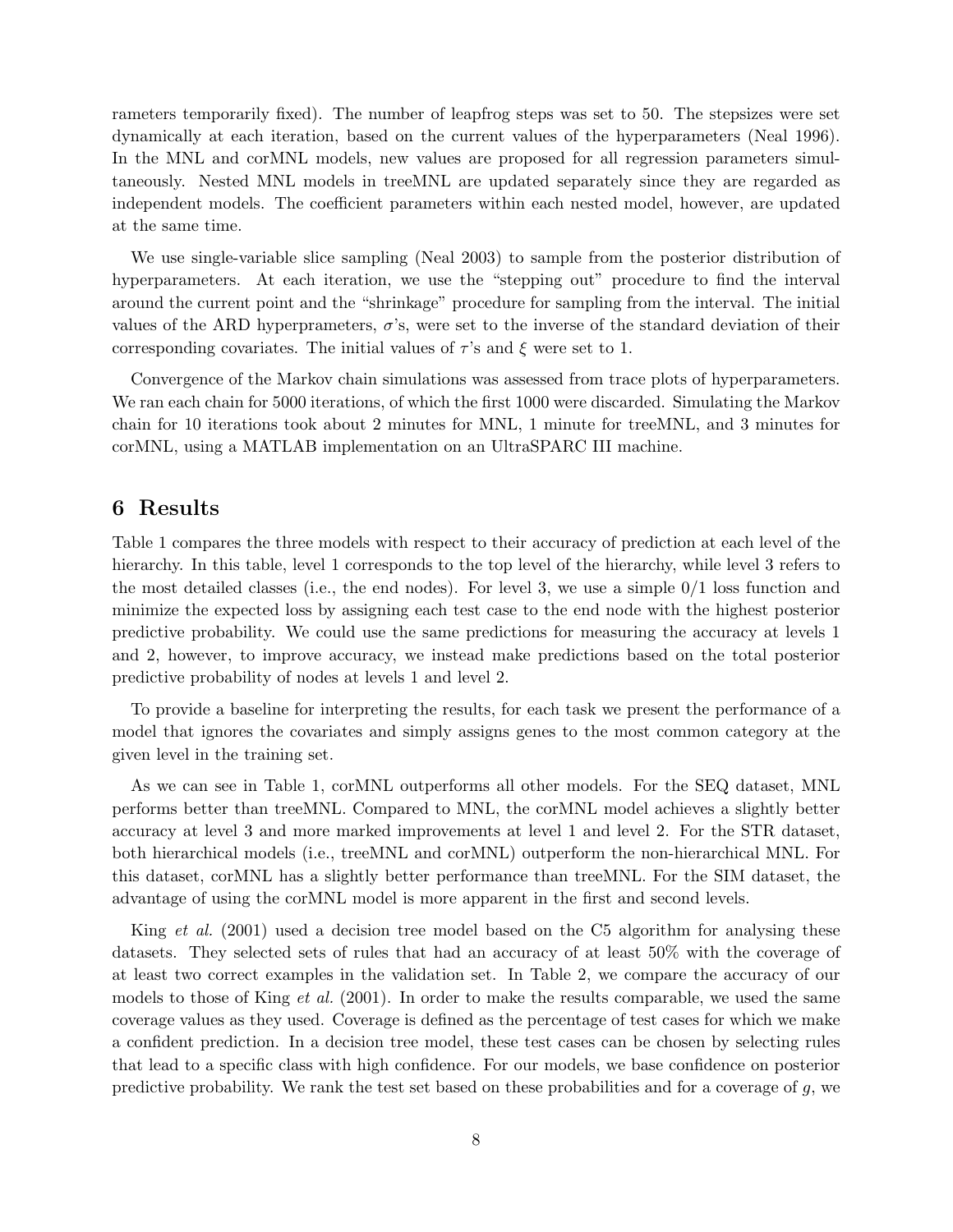| Accuracy $(\%)$ | <b>SEQ</b> |         |         | STR     |         |           | SIM         |         |         |
|-----------------|------------|---------|---------|---------|---------|-----------|-------------|---------|---------|
|                 | Level      | Level 2 | Level 3 | Level 1 | Level 2 | Level 3   | Level 1     | Level 2 | Level 3 |
| Baseline        | 42.56      | 21.21   | 8.15    | 42.56   | 21.21   | 8.15      | 42.56       | 21.21   | 8.15    |
| <b>MNL</b>      | 60.25      | 33.99   | 20.93   | 50.98   | 25.14   | $15.87\,$ | 69.10       | 45.79   | 30.76   |
| treeMNL         | 59.27      | 34.13   | 18.26   | 52.67   | 27.39   | $16.29\,$ | 67.70       | 45.93   | 30.34   |
| corMNL          | 61.10      | 35.96   | 21.21   | 52.81   | 27.95   | 16.71     | $\bf 70.51$ | 47.19   | 30.90   |

Table 1: Comparison of models based on their predictive accuracy (%) using each data source separately.

| Accuracy $(\%)$ | <b>SEQ</b> |              |                     | <b>STR</b> |             |           | <b>SIM</b> |                |         |
|-----------------|------------|--------------|---------------------|------------|-------------|-----------|------------|----------------|---------|
|                 | Level 1    | Level 2      | Level $3 \parallel$ | Level 1    | Level 2 $ $ | Level $3$ | Level 1    | Level 2 $ $    | Level 3 |
|                 | $^{(20)}$  | $ 18\rangle$ | $\left( 4\right)$   | 10)        |             | (5)       | $^{'}29)$  | $^{\prime}26)$ | (16)    |
| C <sub>5</sub>  | 64         | 63           | 41                  | 59         | 44          | 17        | 75         | 74             | 69      |
| <b>MNL</b>      | 81         | 79           | 88                  | 83         | <b>100</b>  | 67        | 96         | 90             | 84      |
| treeMNL         | 81         | 76           | 70                  | 70         | 86          | 69        | 95         | 87             | 84      |
| corMNL          | 84         | 82           | 89                  | 83         | <b>100</b>  | 73        | 97         | 90             | 82      |

Table 2: Comparison of models based on their predictive accuracy (%) for specific coverage (provided in parenthesis). The C5 results and the coverage values are from King et al. (2001).

| Accuracy $(\%)$ | SIM only |                 |                     | Combined dataset       |       |                   | Combined dataset          |                   |         |
|-----------------|----------|-----------------|---------------------|------------------------|-------|-------------------|---------------------------|-------------------|---------|
|                 |          |                 |                     | single scale parameter |       |                   | separate scale parameters |                   |         |
|                 |          |                 |                     |                        |       |                   |                           |                   |         |
|                 | Level 1  | Level 2 $\vert$ | Level $3 \parallel$ | Level $1 \mid$         |       | Level 2   Level 3 |                           | Level 1   Level 2 | Level 3 |
| <b>MNL</b>      | 69.10    | 45.79           | 30.76               | 69.66                  | 48.88 | 32.02             | 70.65                     | 49.16             | 33.71   |
| treeMNL         | 67.70    | 45.93           | 30.34               | 68.26                  | 46.63 | 30.34             | 68.82                     | 46.63             | 31.74   |
| corMNL          | 70.51    | 47.19           | 30.90               | 71.49                  | 49.30 | 32.87             | 72.75                     | 49.16             | 34.41   |

Table 3: Accuracy  $(\%)$  of models on the combined dataset with and without separate scale parameters. Results based on using SIM alone are provided for comparison.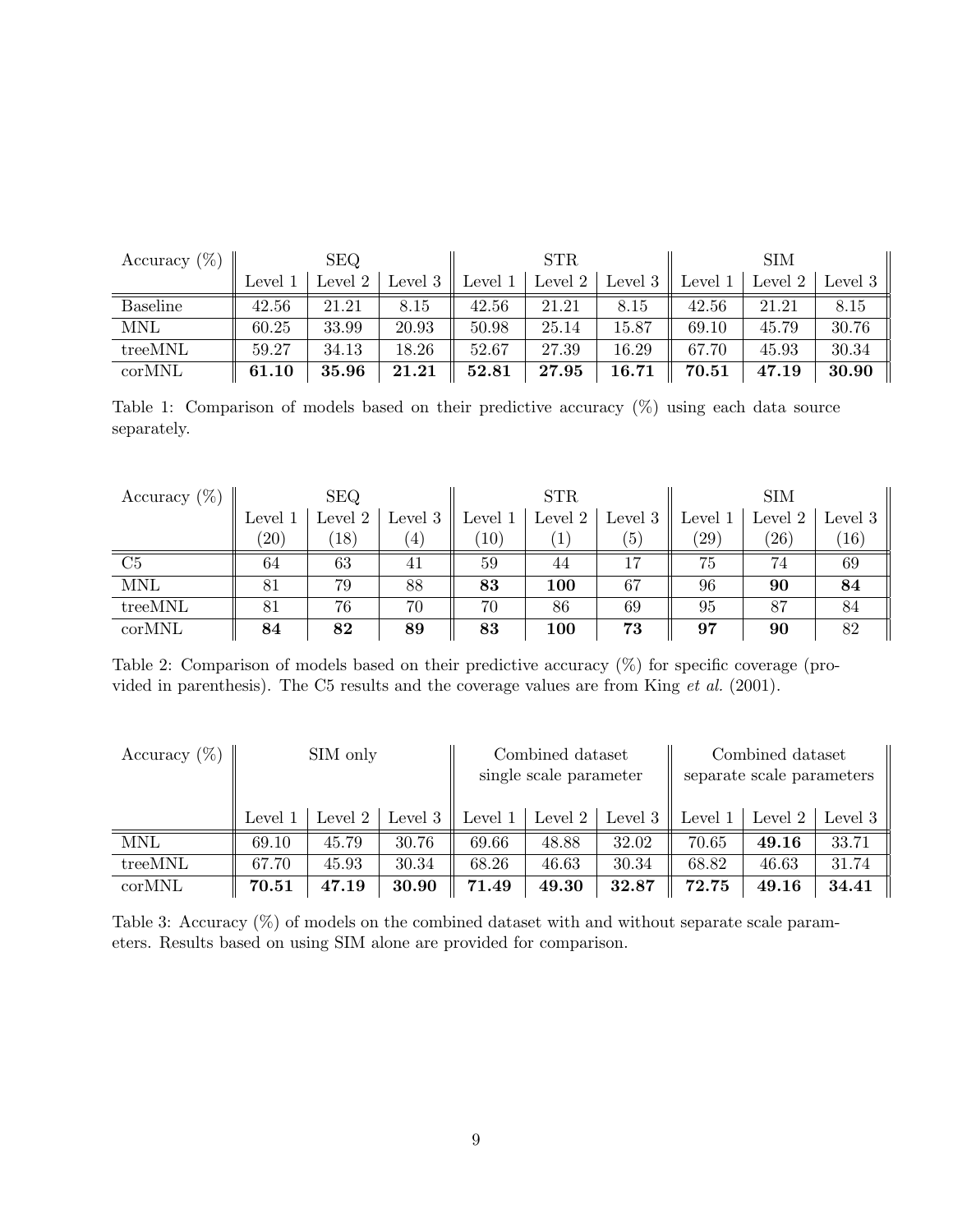select the top g percent. In Table 2, the coverage values are given in parenthesis. All three models discussed here outperform the decision tree model. Overall, corMNL has better performance than MNL and treeMNL.

King et al. (2001) attempted to improve predictive accuracy by combing the three datasets (SEQ, STR and SIM). Although one would expect to obtain better predictions by combining several sources of information, their results showed no additional benefit compared to using the SIM dataset alone. We also tried combining datasets in order to obtain better results. Initially, we used the principal components which we found individually for each dataset, and kept the number of covariates contributed from each data source the same as before (i.e., 100 covariates from SEQ, 100 covariates from STR, and 150 covariates from SIM). Principal components from each dataset were scaled so that the standard deviation of the first principal component was 1. We did this to make the scale of variables from different data sources comparable while preserving the relative importance of principal components within a dataset.

Using the combined dataset, all our models provided better predictions, although the improvement was only marginal for some predictions. We speculated that some of the variables (i.e., PCs) may become redundant after combining the data. That is, some variables are providing the same information. In general, one may obtain better results by removing redundancy and reducing the number of variables. To examine this idea, we kept the number of principal components from SIM as before (i.e., 150) but only used the first 25 principal components from SEQ and STR. The total number of covariates was therefore 200. Reducing the number of covariates from SEQ and STR may also prevent them from overwhelming the covariates from SIM, which is the most useful single source. This strategy led to even higher accuracy rates compared to when we used the SIM dataset alone. The results are shown in Table 3 (middle section). It is worth noting that using 25 principal components results in a lower performance (i.e., lower accuracy rate) when SEQ and STR are used individually in the models (results not shown).

To improve the models even further, we tried using separate scale parameters,  $\xi$ , for different sources of information. This way, we allow the coefficients from different data sources to have appropriately different variances in the model. This is additional to what ARD hyperparameters provide. As we can see in Table 3 (right section), this strategy resulted in further improvements in the performance of the models. The posterior distribution of the  $\xi$ 's reflected the importance of each data source. In the MNL model, the posterior means of the three  $\xi$ 's were 2.90, 0.86 and 4.67 for SEQ, STR and SIM respectively. The corresponding values in treeMNL were 2.39, 0.85 and 4.56 and in corMNL 2.21, 0.74 and 3.63.

We examined the idea of having separate  $\xi$ 's and larger numbers of covariates. We found that when we increased the number of principal components for SEQ and STR to 100, the accuracy of predictions mostly remained the same, though a few dropped slightly.

In practice, we might be most interested in genes whose function can be predicted with high confidence. There is a trade-off between predictive accuracy and the percentage of the genes we select for prediction (i.e., coverage). Table 4 shows this trade-off for results on the test set from the corMNL model with three  $\xi$  hyperparameters applied to the combined dataset. In this table, the accuracy rates for different coverage values are provided. As we can see, our model can almost perfectly classifies 10% of the genes in the test set.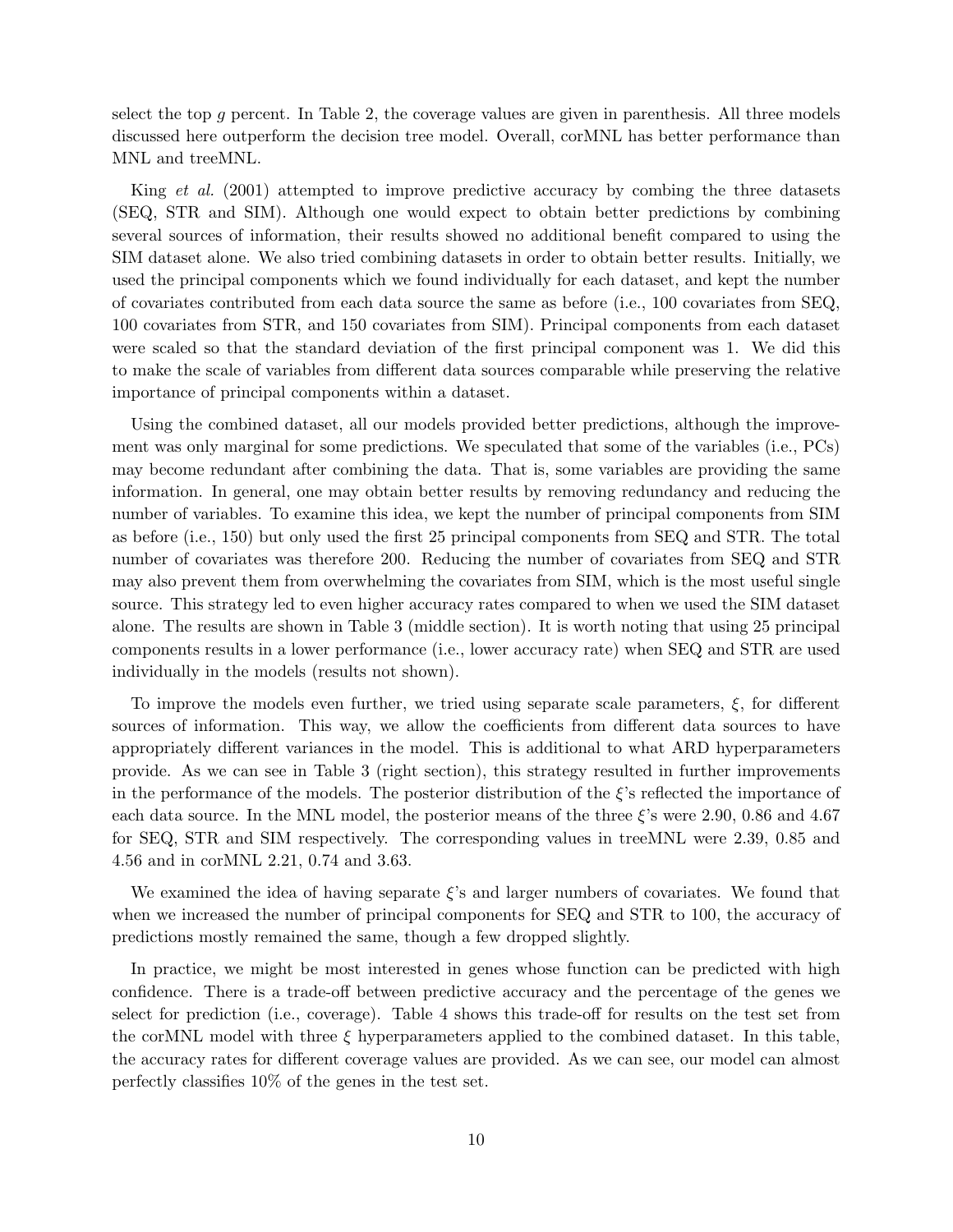| Accuracy $(\%)$ | Coverage $(\%)$ |    |    |    |    |     |
|-----------------|-----------------|----|----|----|----|-----|
|                 | 5               | 10 | 20 | 50 | 90 | 100 |
| Level 1         | 100             | 98 | 96 | 92 | 76 | 73  |
| Level 2         | 100             | 98 | 96 | 71 | 53 | 49  |
| Level 3         |                 |    | 80 | 52 | 36 | 34  |

Table 4: Predictive accuracy (%) for different coverage values (%) of the corMNL model using all three sources with three  $\xi$  hyperparameters.

The MATLAB programs for MNL, treeMNL and corMNL, as well as the combined dataset for E. coli, are available online at http://www.utstat.utoronto.ca/∼babak.

#### 7 Conclusions and Future Directions

In this paper, we investigated the use of hierarchical classification schemes to perform functional annotation of genes. If the hierarchy provides any information regarding the structure of gene function, we expected that this additional information would lead to better prediction of classes. To examine this idea, we compared three Bayesian models: a non-hierarchical MNL model, a hierarchical model based on nested MNL, referred to as treeMNL, and the corMNL model, which is a form of the multinomial logit model with a prior that introduces correlations between the parameters of nearby classes. We found corMNL provided better predictions in most cases. Moreover, we introduced a new approach for combining different sources of data. In this method, we use separate scale parameters for each data source in order to allow their corresponding coefficients have appropriately different variances. This approach provided better predictions compared to other methods.

While our emphasis in this paper was on the importance of using hierarchical schemes in gene classification, we also showed that even the non-hierarchical Bayesian MNL model outperforms previous methods that used the C5 algorithm. Overall, our results are encouraging for the prospect of accurate gene function annotation, and also illustrate the utility of a Bayesian approach with problem-specific priors. For our experiments, we used the pre-processed datasets provided by King et al. (2001), who used the Warmr (Dehaspe et al. 1998) algorithm to generate binary attributes. It is conceivable that the accuracy of predictions can be further improved by using other data processing methods. Similarly, it is possible that a method other than our use of PCA might be better for reducing dimensionally before doing classification.

In the E. coli dataset, each ORF was assigned to only one function. This is not the case for some other hierarchies such as the MIPS functional classification defined for the genome of S. cerevisiae, where an ORF may belong to more than one class. For such problems, one can modify the likelihood part of the models described here to handle this additional complexity. For example, if a gene can belong to several classes with equal probabilities, its contribution to the likelihood is proportional to the sum of probabilities of those classes.

The functional hierarchies considered here are simple tree-like structures. There are other hierarchical structures that are more complex than a tree. For example, one of the most commonly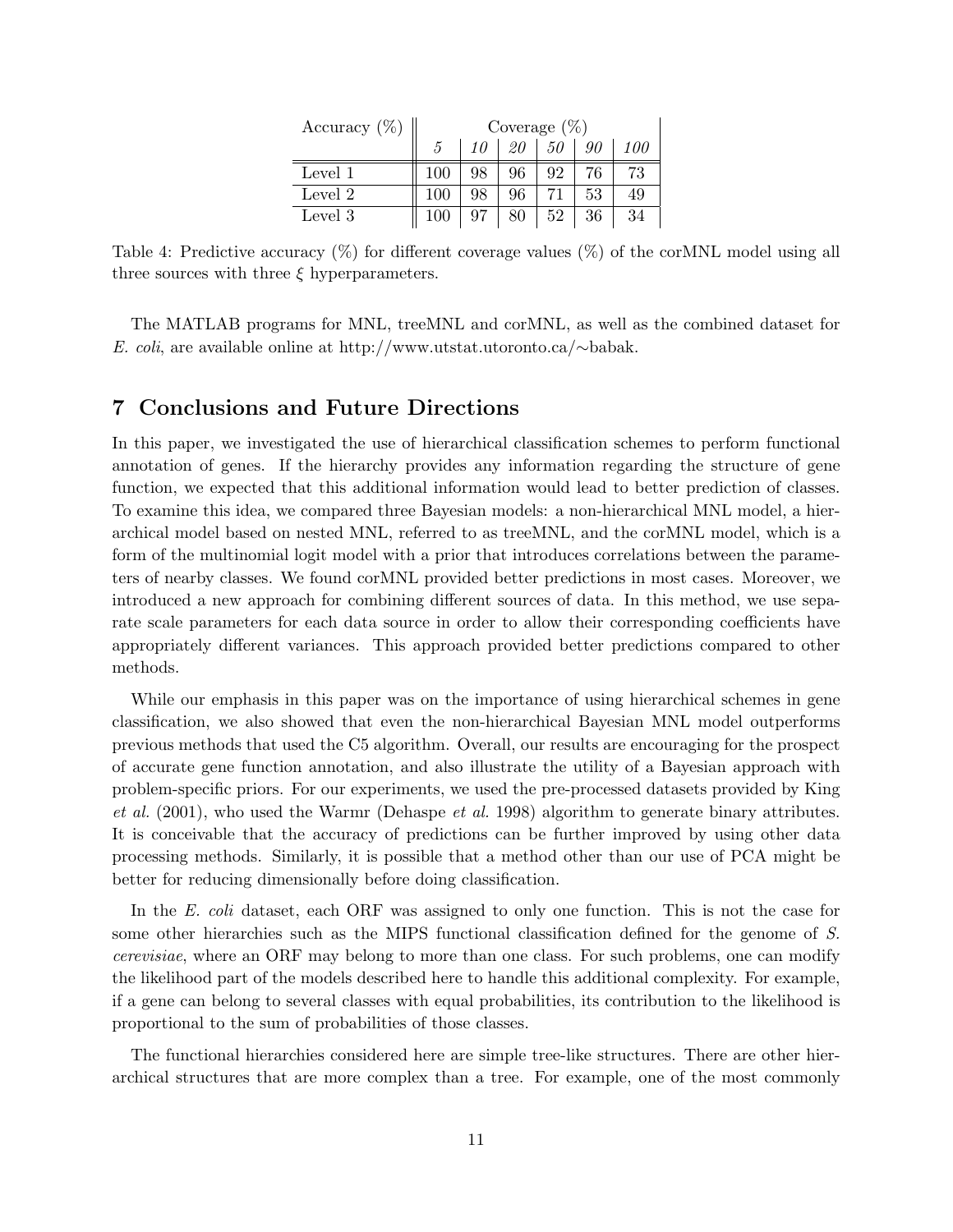used gene annotation schemes, known as Gene Ontology (GO), is implemented as a directed acyclic graph (DAG). In this structure a node can have more than one parent. Our method, as it is, cannot be applied to these problems, but it should be possible to extend the idea of summing coefficients along the path to the class in order to allow for multiple paths.

Our approach can also be generalized to problems where the relationship among classes can be described by more than one hierarchical structure. For these problems, different hyperparameters can be used for each hierarchy and predictions can be made by summing the parameters in branches from all these hierarchies.

## Acknowledgements

We thank Ross D. King, Andreas Karwath, Amanda Clare and Luc Dehaspe for providing the processed E. coli datasets. This research was supported by the Natural Sciences and Engineering Research Council of Canada. Radford Neal holds a Canada Research Chair in Statistics and Machine Learning.

# References

- Altschul, S. F., Madden, T. L., Schaffer, A. A., Zhang, J., Zhang, Z., Miller, W. and Lipman, D. J. (1997) Gapped BLAST and PSI-BLAST: a new generation of protein database search programs. Nucleic Acids Research, 25, 3389–3402.
- Blattner, F. R., Plunkett, G. r., Bloch, C. A., Perna, N. T., Burland, V., Riley, M., Collado-Vides, J., Glasner, J. D., Rode, C. K., Mayhew, G. F., Gregor, J., Davis, N. W., Kirkpatrick, H. A., Goeden, M., Rose, D. J., Mau, B. and Shao, Y. (1997) The complete genome sequence of Escherichia coli k-12. Science, 277, 1453–1474.
- Brown, M., Nobel, G. W., Lin, D., Cristianini, N., Walsh, S. C., Furey, T., Ares, M. J. and Haussler, D. (2000) Knowledge-based analysis of microarray gene expression data by using support vector machines. *Proc. Natl Acad. Sci. USA*, **97**, 262–267.
- Cai, L. and Hoffmann, T. (2004) Hierarchical document categorization with support vector machines. ACM 13th Conference on Information and Knowledge Management.
- Cesa-Bianchi, N., Gentile, C. and Zaniboni, L. (2006) Incremental algorithms for hierarchical classification. Journal of Machine Learning Research, 7, 31–54.
- Clare, A. and King, R. D. (2003) Predicting gene function in Saccharomyces cerevisiae. Bioinfor $matics, 19, ii42-ii49.$
- Dehaspe, L., Toivonen, H. and King, R. D. (1998) Finding frequent substructures in chemical compounds. In Agrawl, R., Stolorez, P. and Piatetsky-Shapiro, G. (eds.), Proceedings of the Fourth International Conference on Knowledge Discovery and Data Minging, pp. 30–36. AAAI Press, Menlo Park, CA.
- Dekel, O., Keshet, J. and Singer, Y. (2004) Large margin hierarchical classification. In *Proceedings* of the 21st International Conference on Machine Learning (ICML).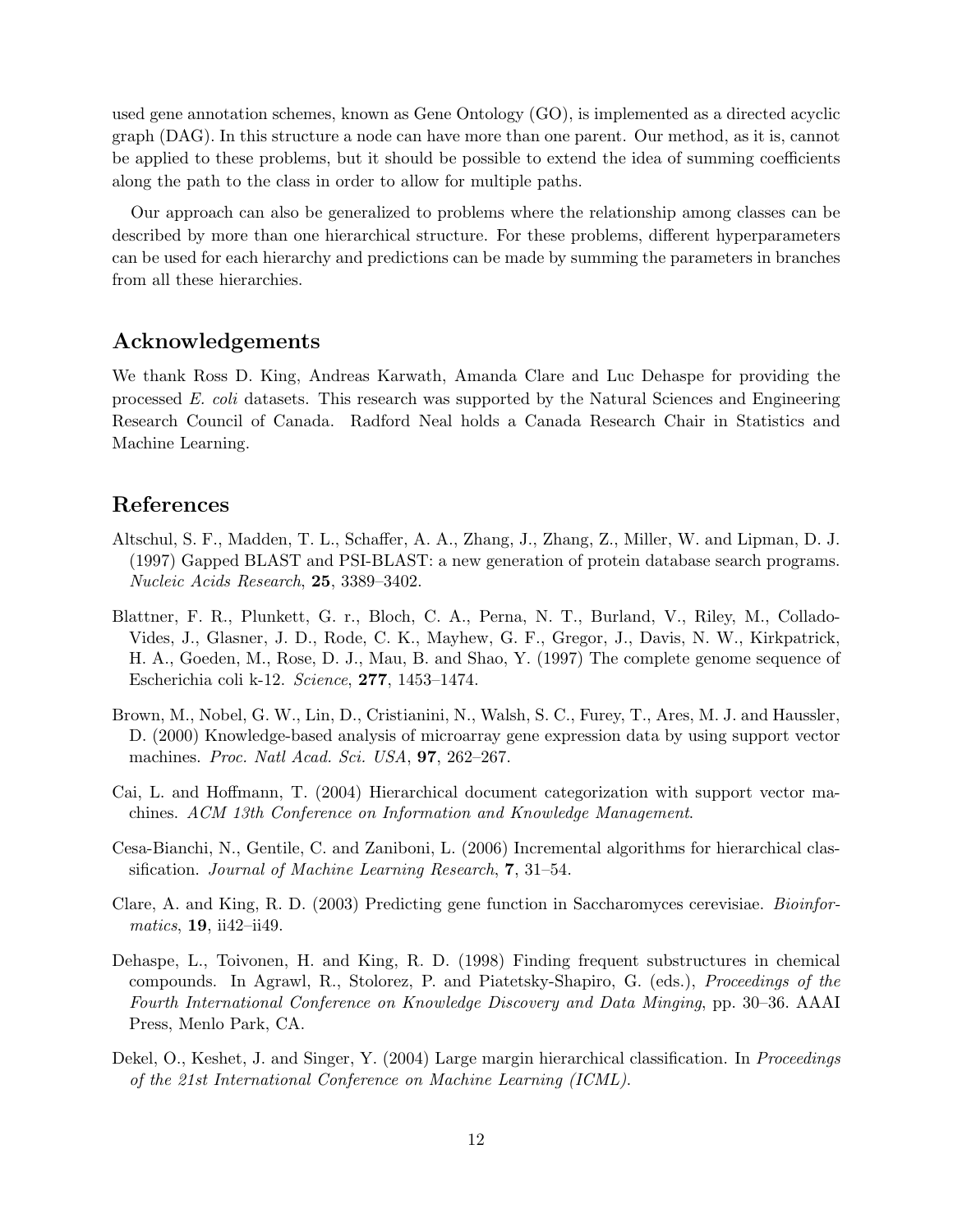- Deng, M., Chen, T. and Sun, F. (2004) An integrated probabilistic model for functional prediction of proteins. Journal of Computational Biology, 11, 463–475.
- Deng, M., Zhang, K., Mehta, S., Chen, T. and Sun, F. (2003) Prediction of protein function using protein-protein interaction data. Journal of Computational Biology, 10, 947–960.
- DeRisi, J., Iyer, V. and Brown, P. (1997) Exploring the metabolic and genetic control of gene expression on a genomic scale. Science, 278, 680–686.
- Dumais, S. T. and Chen, H. (2000) Hierachical classification of web content. In Proceedings of the 23rd ACM International Conference on Research and Development in Information Retrieval  $(SIGIR)$ , pp. 256–263.
- Eisen, J. A. (1998) Phylogenomics: Improving functional prediction for uncharacterized genes by evolutationary analysis. Genome Research, 8, 163–167.
- Eisen, M., Spellman, P., Brown, P. and Botstein, D. (1998) Cluster analysis and display of genomewide expression patterns. Proceedings of the National Academy of Sciences (USA), **95**, 14863– 14868.
- Engelhardt, B. E., Jordan, M. I., Muratore, K. E. and Brenner, S. E. (2005) Protein molecular function prediction by Bayesian phylogenomics. PLoS Computational Biology, 1, 432–445.
- Fox, J. (1997) Applied Regression Analysis, Linear Models and Related Methods. Sage.
- IUBMB (1992) Enzyme nomenclature: recommendations of the Nomenclature Committee of the International Union of Biochemistry and Molecular Biology. Academic Press, New York.
- King, R. D., Karwath, A., Clare, A. and Dehaspe, L. (2001) The utility of different representations of protein sequence for predicting functional class. Bioinformatics, 17, 445–454.
- Koller, D. and Sahami, M. (1997) Hierarchically classifying documents using very few words. In Proceedings of the 14th International Conference on Machine Learning (ICML).
- Marcotte, E. M., Pellegrini, M., Ng, H. L., Rice, D. W., Yeates, T. O. and Eisenberg, D. (1999) Detecting protein function and protein-protein interactions from genome sequences. Science, 285, 751–753.
- McCallum, A., Rosenfeld, R., Mitchell, T. and A., N. (1998) Improving text classification by shrinkage in a hierarchy of classes. In Proceedings of the International Conference on Machine Learning (ICML), pp. 359–360.
- Mitchell, T. M. (1998) Conditions for the equivalence of hierarchical and flat bayesian classifiers. URL http://www.cs.cmu.edu/∼tom/hierproof.ps.
- Neal, R. M. (1993) Probabilistic Inference Using Markov Chain Monte Carlo Methods. Technical Report CRG-TR-93-1, Department of Computer Science, University of Toronto.
- Neal, R. M. (1996) Bayesian Learning for Neural Networks. Springer Verlag, New York.
- Neal, R. M. (2003) Slice sampling. Annals of Statistics, **31**, 705–767.